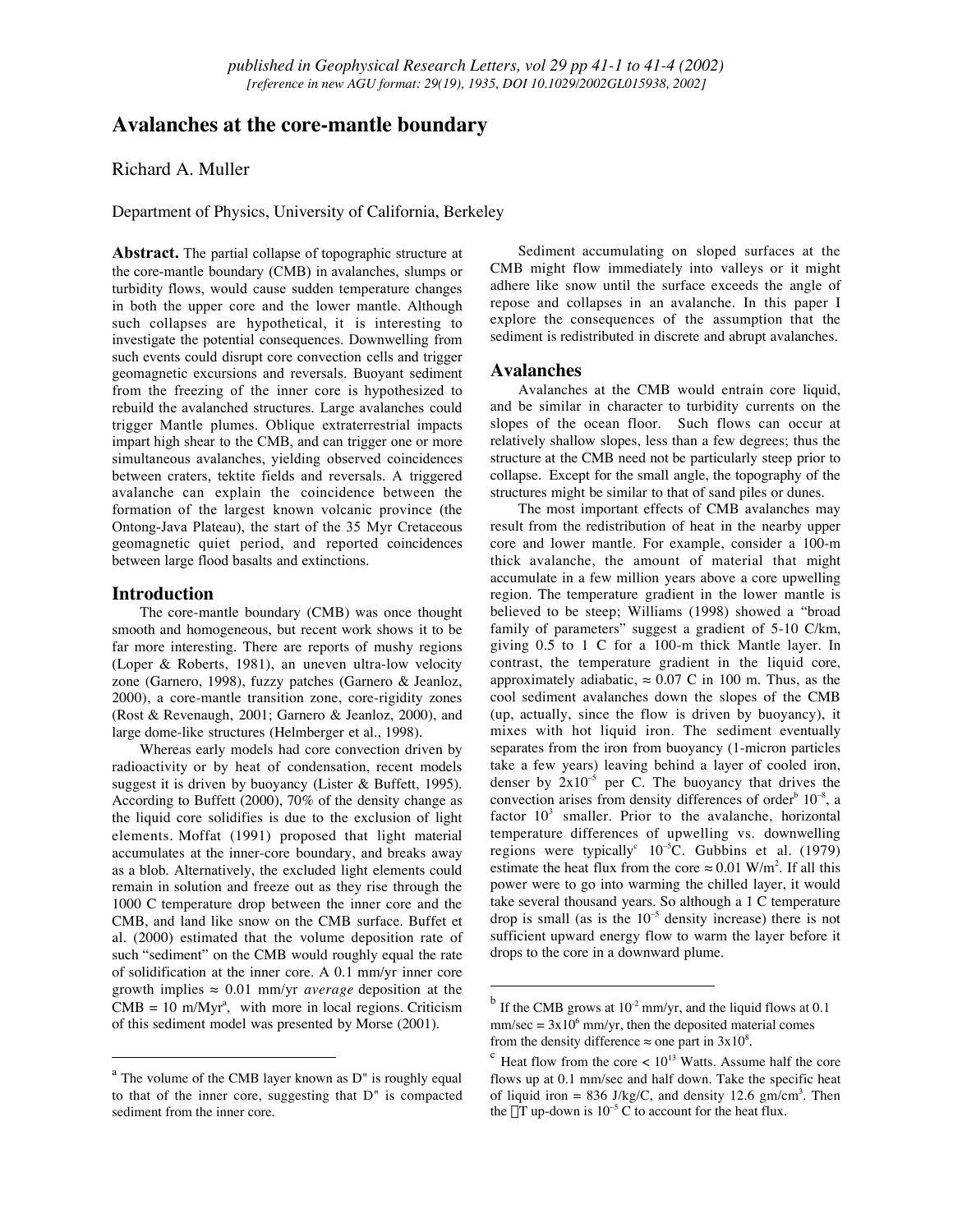#### **Consequences for the geodynamo**

Although the configuration of flow that supports the Earth's dynamo is unknown, substantial progress has been made in numerical models that reproduce the observable characteristics of the measured field (Kuang & Bloxham, 1998). The large dipole component is believed to arise from the  $\alpha$ -effect, which tends to align field lines along the axes of the large-scale convective cells; these are, in turn, aligned with the Earth's axis by Coriolis forces. For a recent review, see Buffett (2000).

The cause of geomagnetic reversals is less well understood. It is known from the symmetry of Maxwell's equations that any flow configuration that supports dynamo behavior can support *either* sign of the magnetic field. The prevailing theory for reversal describes the event as a chaotic shift from one sign to another, a phenomena that theoretically occurs in simple dynamos (Cook & Roberts, 1970; Ito, 1980); reversals in full dynamo simulations have been found by Glatzmaier (1995, 1999). A different approach was taken by Muller & Morris (1986), who argued that a reversal was actually a severe disruption of a large convection cell, with a 50% chance that the field would be reestablished in the opposite direction. (Extrapolation of Earth's magnetic field to the CMB suggests that the number of large convection cells is small, with perhaps only two in the northern hemisphere (Bloxham & Gubbins, 1985, Kelly & Gubbins, 1997)). The present model is based on this idea, but it doesn't require the large Earth surface changes in ice volume assumed in the Muller-Morris model.

If sediment accumulates at the upwelling locations, then that is also the site of the major avalanches. If a large cell is disrupted, the scale of the flow pattern is reduced, and this converts the dipole component into higher-order terms. The surface field, dominated by the dipole component, is strongly reduced. Other convective cells could be disrupted by hydrodynamic linking to the first cell. Within a few thousand years, the convective cells reestablish themselves. If the disruption was complete (the magnetic diffusion time of the solid core is a few thousand years), then memory of the previous orientation can be lost. When the field rebuilds, the event is called either an excursion or a reversal.

#### **Mantle plume initiation**

The part of the mantle that lost the sediment blanket is exposed to hot iron and is rapidly heated. Using plausible parameters (viscosity  $\eta = 10^{21}$  kg/m/s, density  $\rho = 3.5 \times 10^3$ kg/m<sup>3</sup>, expansion coef.  $\alpha = 1.5 \times 10^{-5}$  /C,  $d = 3 \times 10^{6}$  m, thermal diffusivity  $\kappa = 10^{-2}$ ) gives a Rayleigh number  $Ra =$ 10<sup>4</sup>, large enough to suggest that the pulse of heat could play a role in the initiation of a mantle plume. It is possible, however, that mantle plumes would be triggered only by the largest avalanches, with thicknesses >> 100 m.

### **Triggered avalanches**

The CMB sediment's angle of repose depends not only on the properties of the sediment, but also on shear stress from motion of the liquid past the surface. The convective velocity is estimated from the changes in the non-dipole component of the geomagnetic field to be about 0.1 mm/sec. The shear would be changed suddenly, and over most of the surface of the CMB, if there is an abrupt change in the angular velocity of the mantle. This would occur with the oblique impact of an asteroid or comet. Consider, for example, a comet with velocity 25 km/sec, density 2000 kg/m3 , radius 5 km, mass *m* = 10<sup>15</sup> kg, impacting the edge of the Earth. The angular velocity of the mantle changes by  $\Delta\Omega = mvR/I = 2x10^{-12}/sec$ . (*R* is Earth's radius; I = mantle's moment of inertia =  $7x10^{37}$  kg m<sup>2</sup>.) At the CMB, this imparts a velocity  $v = 0.01$  mm/sec. However, because the initial gradient is steep, the shear stress  $F/A = \mu \frac{\partial v}{\partial z}$  is greater than that from preexisting flows. The new velocity diffuses into the liquid core with a characteristic distance  $\delta(t) = (2\mu \ t/\rho)^{1/2}$ . Taking viscosity  $\mu$  $= 0.015$  Pa s,  $\rho = 12x10^3$  kg/m<sup>3</sup>,  $\partial v/\partial z \approx v/\delta$ , gives  $\delta = 1.5$  $x10^{-3} t^{1/2}$  with *t* in seconds. After a day,  $\delta \approx 0.5$  m, and the shear stress is  $> 10^2$  times larger than in the preexisting flow (e.g.  $v = 0.1$  mm/sec, with  $\delta > 1$  km.

Additional coupling mechanisms could be important. If the magnetic field of the core is coupled to entrained iron in the sediment, the sudden acceleration of the mantle could break a deep layer of sediment, triggering a slab avalanche. If the avalanche is long range, or if separate avalanches are coupled (e.g. by an impact), then the result could be separate but simultaneous plumes. Larson et al. (1999) drew attention to nearly simultaneous mantle plumes at widely separate locations at 61-62 Ma.

### **Mass extinctions, impacts, and flood basalts**

Flood basalts were associated with mass extinctions by Rampino & Stothers (1988). In a recent review, Wignall (2001) found four basalt/extinction pairs particularly strong. He states, "Curiously, the onset of eruptions slightly post-dates the main phase of extinctions." Although this lag should be verified, note that it is a *prediction* of the impact avalanche model, since the extinctions are caused by the impact and are immediate, but the flood basalt follows with the plume.

In most simulations, mantle plumes take tens of millions of years to reach the surface; such delay could destroy correlation between basalts and impact extinctions. However, the possibility of ultra-fast plumes, reaching the surface in less than a million years, is discussed by Larson et al. (1999) and Thompson & Tackley (1998). Comet showers, spreading the extinctions over 1 Myr or more (Muller, 1985; Hut, 1987) also allow for correlations between impact extinctions and delayed plumes.

# **Geomagnetic reversals & impacts**

There is intriguing evidence linking reversals directly to impacts. The 24-km Ries impact crater in Germany (age  $14.8 \pm 1$  Ma) has reversed polarity in the fall-back breccias but normal polarity in the first crater sediments; thus a reversal took place immediately following the impact (Pohl, 1978). Lee & Wei (2000) report that the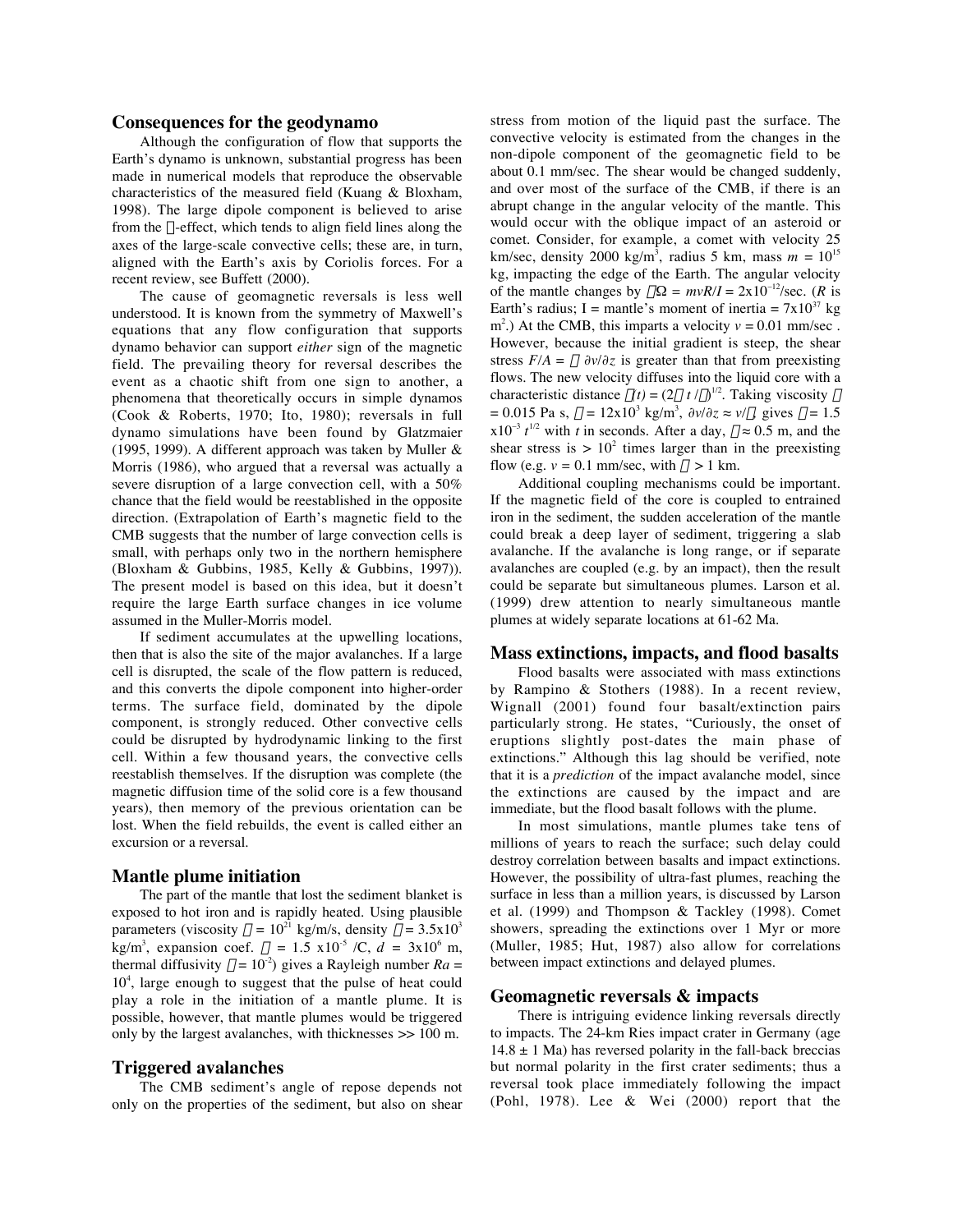Australasian microtektites preceded the Brunhes-Matuyama reversal by only 6 to 16.5 kyr. (See also Burns, 1989; deMenocal,1990; Schneider, 1992). The avalanche theory predicts that the decay of the surface field should begin within a few hundred to a few thousand years after the impact (the characteristic time for core convection). The measured date, however, does not reflect this initial decay; but rather the *reversal* which takes place during an extended low-field period. Thus the 6-16 kyr delay between the tektites and the "reversal" is compatible with the avalanche model.

Despite the large Chicxulub crater, no reversal occurs at the Cretaceous-Tertiary boundary. However, the unusually high abundance of iridium at this event suggests this impact was vertical, since simulations of oblique impacts show that much of the impactor retains its horizontal component of velocity, and the iridium would be ejected back out into space (Pierazzo & Melosh, 2000). This conclusion disagrees with that of Schultz and D'Hondt (1996), who argued the impact is oblique. A vertical impact should not trigger an avalanche.

# **Geomagnetic quiet periods**

The period from 120 to 85 Ma, which has no geomagnetic reversals, was linked to mantle plume activity by Larson and Olson (1991) who speculated that the quiet period was associated with a core heat flux event that also created the Ontong-Java plateau, the largest volcanic province on Earth, which formed at 120 Ma. Glatzmaier et al. (1999) showed in simulations that mantle thermal structure could modulate the reversal frequency. The avalanche model offers a different explanation for the cooincidence: a large oblique impact caused simultaneous avalanches over much of CMB, and trigger the Ontong-Java plume. With the extensive collapse, no additional avalanches could occur until substantial new sediment was deposited. After 35 million years, slopes reached their angle of repose, and avalanches again triggered reversals. The gradual increase of the rate of reversals from 85 Ma to the present is consistent with this picture; see Figure 1.



Figure 1. Rate of geomagnetic reversals for the past 160 Myr. The 35 Myr quiet period began at the time of the formation of the Ontong-Java plateau, the largest volcanic province on Earth. The dotted line is the best linear fit to the increase in reversal rate after the quiet period.

A crater at 110-120 Ma had a high chance of being subducted. Even so, there are two candidates: Carswell in Saskatchewan (115  $\pm$  10 Ma, diam 39 km), and Tookoonooka in Australia (128 ± 5 Ma, diam 55 km).<sup>d</sup> It would be useful to obtain better ages, or remote evidence (e.g. shocked quartz) that allows for the relative dating with respect to the formation of the Ontong-Java plateau.

Compilation of the mass extinction of fossil genera by Sepkoski (1989, 1990) shows a significant extinction peak at 120 Ma, particularly in fossil corals, foraminifera, marine arthropods, and echinoderms. These could be the consequence of an impact event that triggered both the volcanic event and the geomagnetic quiet period.

# **Decadal variations**

Theories that attribute the decadal variations of Earth's spin to core-mantle coupling assume the coupling is constant but that the flow varies. It is possible, however, that the flow is constant but the coupling changed by avalanches. Small avalanches should be much more frequent than large ones. Study of sand avalanches (Held, 1990) and turbidite deposits (Rothman, 1994) found the size followed an integral power law distribution with exponent  $\approx$  –1.4. If geomagnetic reversals with 1 Myr intervals are due to avalanches 100-m thick, then in a decade we expect avalanches smaller by a factor of  $10^{5/1.4}$ , i.e. 3 cm thick. If core-mantle coupling were due to structures 1 km in size, then a 3 cm avalanche would change the coupling by  $3x10^{-5}$ . Such topographic changes could contribute to decadal variations and possibly to the excitation of the Chandler wobble.

### **Predictions**

If CMB avalanches are responsible for geomagnetic reversals, the model predicts that the morphology of the reversal is different from that seen in the simulations of Glatzmaier et al. (1999). In the avalanche model, the dipole field first drops in intensity, remains low for several core convection periods (several hundred to a few thousand years), and then rapidly rebuilds with the opposite sign, in contrast to the immediate flips seen in the spontaneous reversal simulations. Impacts (and proxies, e.g. microtektites) should *precede* the reversals.

Extended avalanches 1-m thick could have measurable effects on the gravitational multipole moments of the Earth; the changes reported by Cox and Chao (2002) could have a component from CMB avalanches.

The CMB is predicted to have sedimentary deposits with material capable of maintaining shear prior to collapse. The structure of the CMB should be organized into the geometry that one gets when avalanche limits the shapes: relatively sharp ridges, surface sloped near the angle of repose, long valleys, and evidence of frequent small avalanches. The theory requires that the large mantle plumes associated with geomagnetic quiet periods

 $d$  A list of craters and their properties is maintained at http://gdcinfo.agg.nrcan.gc.ca/crater/world\_craters\_e.html